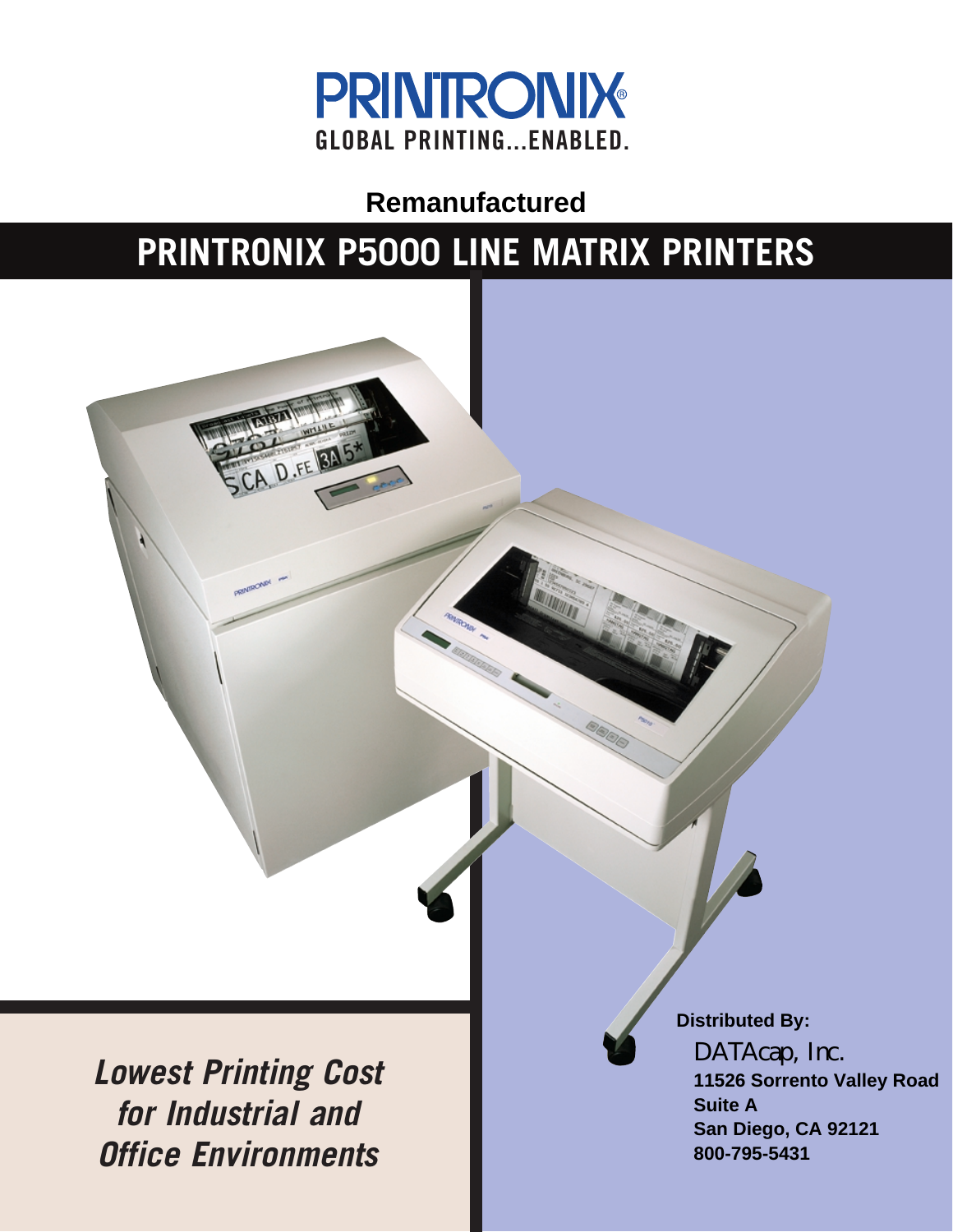**Low Cost Fast Printing When and Where You Need It From the Leader in Line Matrix Printers!**



# **PRINTRONIX P5000 LINE MATRIX PRINTERS**

### **OFFERING THE LOWEST COST OF OPERATION PRINTING FOR THE INDUSTRIAL AND OFFICE ENVIRONMENT**

When your business requires low cost printing of high-quality labels, reports, bar codes or multi-part forms, line matrix printing is the standard. With print speeds up to 2000 lines per minute (lpm), you'll find a P5000 model that is right for your applications.

One of the major advantages of line matrix technology, apart from its great speed, is the economy of operation and ownership. Compared with laser and serial matrix printers, the P5000 series can be up to 10 times less expensive to run as we have specifically designed our

consumables to give you the lowest cost of operation for your printing requirements.

The Gold Series ribbons from Printronix offer increased character life and dual bar

code/text printing capabilities, giving you greater printing capacity and significantly reducing ribbon changes which will in turn increase productivity.

Combined with the P5000's rugged design and durability, it means that your P5000 will 'outlive' your serial or laser printer on average three times over and also give you superb performance at a much lower cost.

## **HIGH SPEED PERFORMANCE**

Beyond just rated draft printing speeds, the print mechanism in the P5000 series has been optimized



to be fast in your applications. Compare these ISO 10561 (ECMA-132) performance specifications to any printers on the market.

#### **PRINTRONIX PRINTNET® ENTERPRISE RAISING REMOTE PRINTER MANAGEMENT TO AN UNPRECEDENTED LEVEL**

This exceptional remote printer management tool places total control of worldwide print operations in the IT network manager's hands by combining a fully integrated Ethernet adapter and Java-based remote management software. Whether you are managing one warehouse distribution center or a global infrastructure of printers, PrintNet® Enterprise will provide you with the control you need.

- **INSTANT VISIBILITY:** Simultaneously view the status of every managed Printronix printer across your enterprise.
- **INSTANT ALERTS:** Receive immediate notification of error conditions from anywhere in the world and minimize downtime in your mission-critical environments.
- **INSTANT DIAGNOSTICS:** Perform any print management function – from configuration to firmware download, from alert setups to diagnostic test – from anywhere in the world using the web.
- **INSTANT CONTROL:** Gives you the control to determine which printer settings can and cannot be modified by the local operator.
- **INSTANT PRINTER ORGANIZATION: Ensure** consistent firmware updates, flash file downloads and configuration changes through a common group printer organization.

## **SAP™R/3®**

Effective R/3-critical bar code, form and report printing depends on printers optimized for R/3's unique output requirements. Now, the integration between your powerful SAP R/3 applications and your business-critical printing can be direct and easy to manage. It's possible with the reliable R/3 printing solution from Printronix.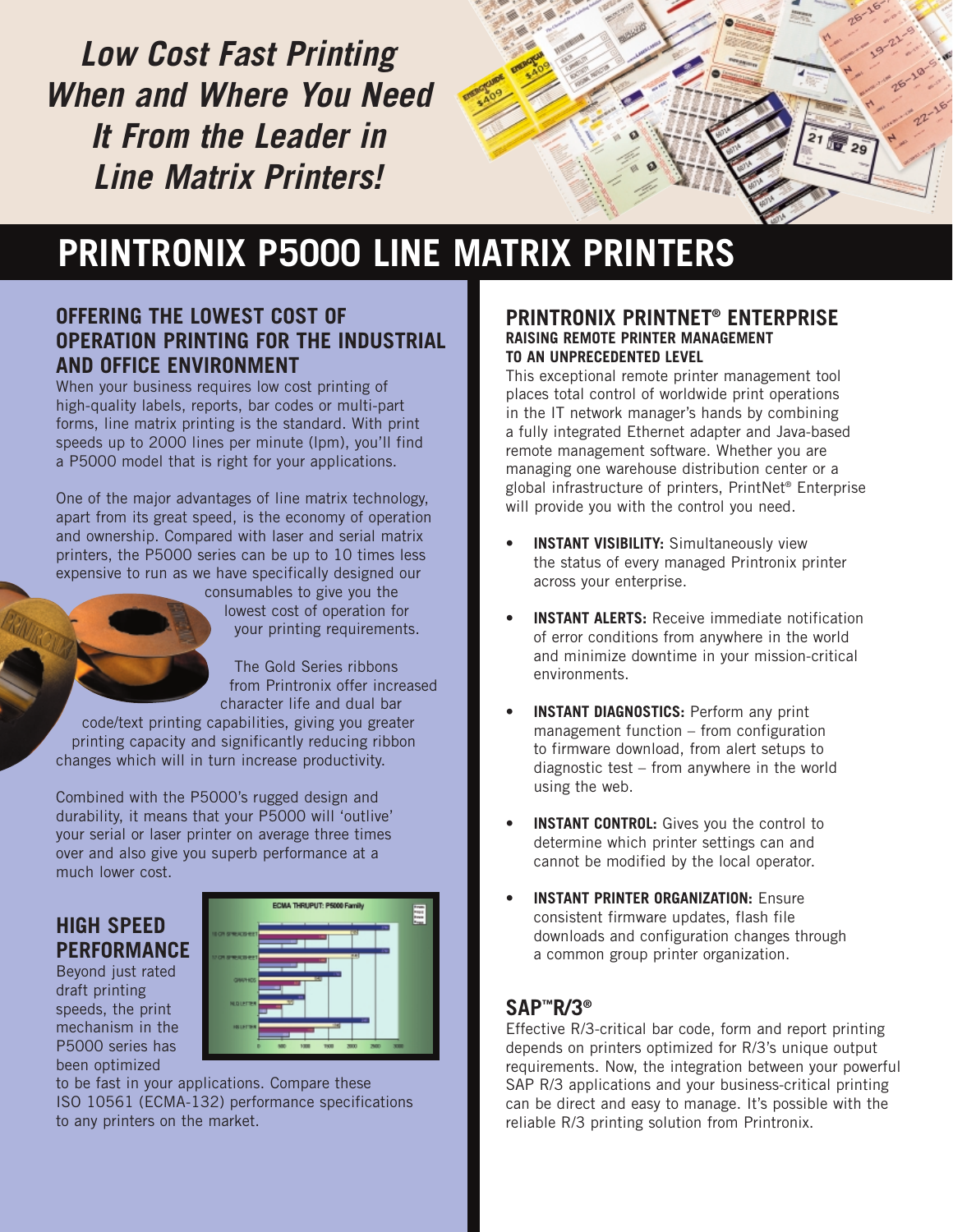## **PRINIRONIX GLOBAL PRINTING...ENABLED.**



Line matrix printing continues to be the unchallenged leader in reliability. When your application just simply cannot be interrupted, look to this technology for insurance. When pressed to keep costs under control, this technology again provides the edge needed with the lowest cost per page output. It handles specialized forms that work for your application – forms that can only be printed on a line matrix printer. Now with the amazing new performance levels of the P5220s, this value proposition is extended even further.

### **CONNECTIVITY**

The Wireless World of Printronix Equipped with the exclusive Printronix combined Wireless/Ethernet option,the Printronix wireless P5000 series provides the enterprise user flexible print management. Once installed in a wireless network, and powered by PrintNet Enterprise, this technology:

- Allows complete flexibility of location and application.
- Eliminates time consuming and expensive re-configuration of hard-cabled systems when warehouse or manufacturing floor changeovers occur.
- Provides centralized control, consistency, and diagnostics previously available only in hard-cabled PrintNet Enterprisemanaged systems.

#### **EMULATIONS**

The P5000 series offers a full range of printer emulations including serial matrix, line printer, IGP graphics, ANSI, CT, and IPDS. Additionally, a new line of TN3720, TN5250, and IPDS options enable smooth migration from legacy coax and twinax connections to PrintNet Enterprise Ethernet.



## **FEATURES AND BENEFITS**

- **SEVEN VERSATILE MODELS:** with speeds up to 2,000 lines per minute
- **PRINTRONIX SYSTEM ARCHITECTURE**: allows software compatibility between all Printronix printer types (Line Matrix, Laser, and Thermal)
- **NEW PSA®3**: an open architecture design that provides the widest possible array of connectivity solutions (for the P5220s only)
- **RIBBONMINDER:** that tells you when to change the ribbon
- **AUTOPORT SWITCHING:** for easy switching between ethernet, coax/twinax, parallel and serial ports
- **FIFTH GENERATION TECHNOLOGY**: for higher-quality imaging, faster throughput

#### **THE P5000 IS THE IDEAL SOLUTION FOR:**

- **Wholesale and retail distribution**
- **Automotive manufacturing and OEM part suppliers**
- **Process and discreet goods manufacturing**
- **Chemical manufacturers**
- **Publishing, database and mailing houses**
- **Transportation industries**